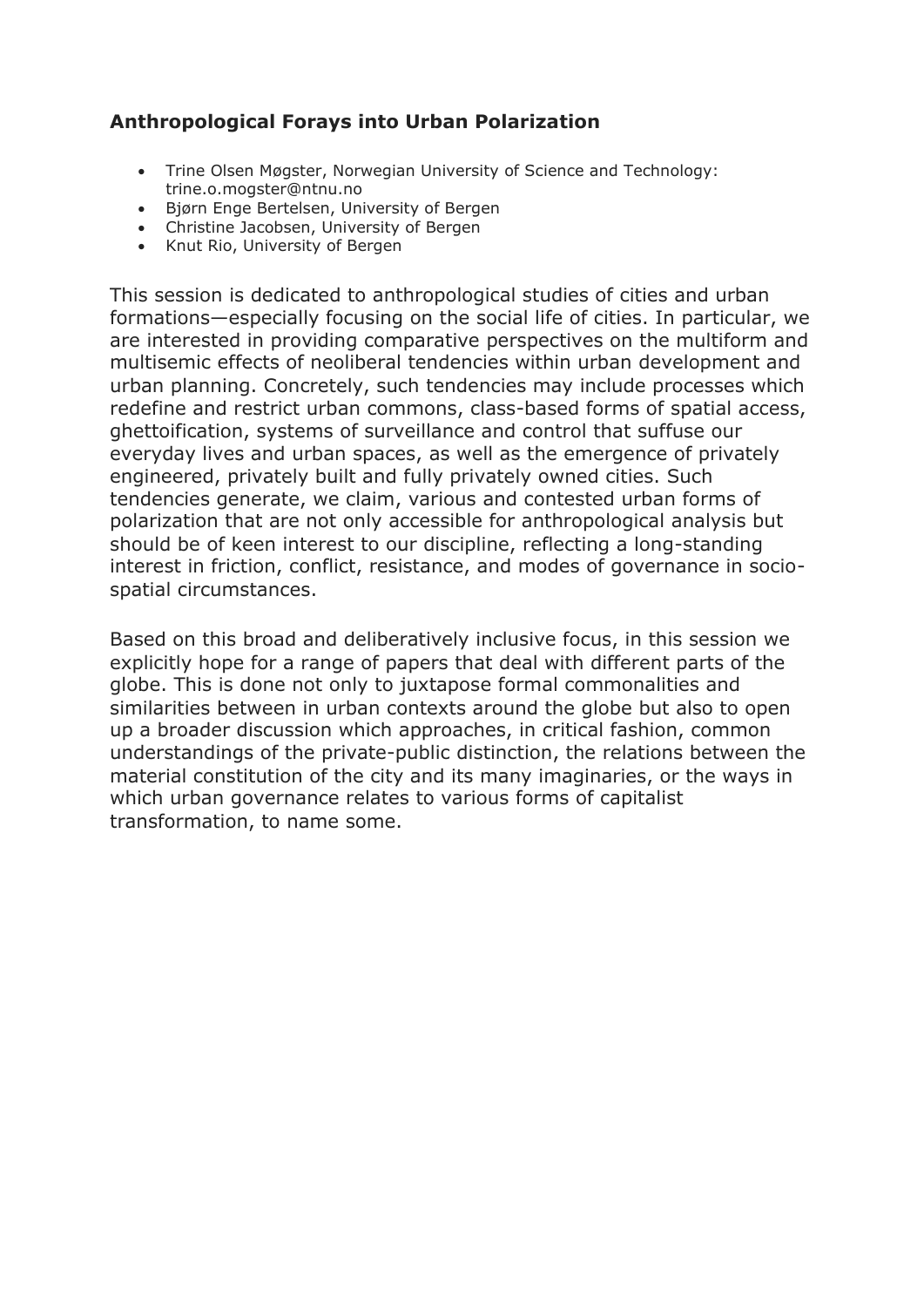### **Conjuring compassion: Auditive and visual affective signification in Maputo.**

*Bjørn Bertelsen, professor, institutt for sosialantropologi, Universitetet i Bergen [Bjorn.Bertelsen@uib.no](mailto:Bjorn.Bertelsen@uib.no)*

When approaching large-scale and/or highly unequal urban orders as analysts, one may easily reach for template descriptors of structural/neoliberal violence, portrayals of multiform patterns of exclusion, narratives of the excesses of militarized/securitized urbanism or other analytical short-hands denigrating (the potential for) human sociality, relationality and care. While such analyses are enormously important, not least in the context of novel dire forms of inequality brought on by the recent global pandemic, there are, I hold, crucial and identifiable practices in cityscapes oriented towards forms of compassion or, at least, mutuality of being. In this paper I will explore two such practices in Maputo, namely contemporary rap music and the names given to the overcrowded minibuses (*chapas*) and cars in the form of painted or printed signs. Both practices engage the sensory apparatus of urbanites but as they do, there is a tangible commonality of direction to at least some of what is conjured: a desire for a new sociality, an attack on noncompassion itself and a conjuring desire for creating affective spaces of love, care and mutuality. In mapping the auditively and visually affective in Maputo, I will also draw on other contemporary urban work from African contexts to argue for a more nuanced understanding of African urban spaces."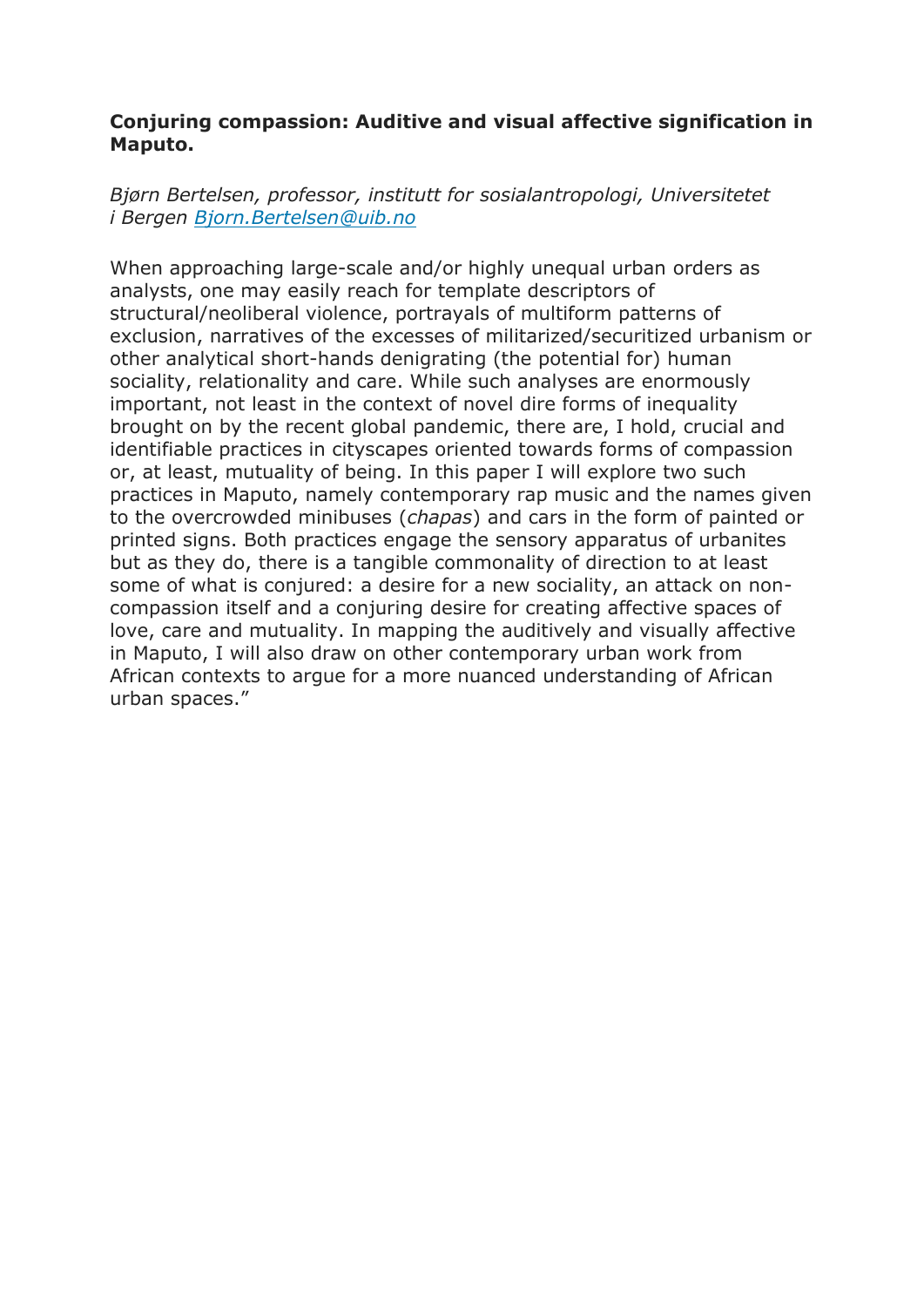### **Occupation, expulsion, and collapse: Housing migrants in the city of Marseille.**

*Christine M. Jacobsen, professor, institutt for sosialantropologi, Universitetet i Bergen [Christine.jacobsen@uib.no](mailto:Christine.jacobsen@uib.no)*

In November 2020, as France was envisaging a gradual exit from its second national COVID-lockdown, the police forcibly evacuated several low-income apartment blocks (HLM) in the Quartiers Nord of Marseille, one of the poorest suburbs in Europe. The city council had issued a decree of imminent danger due to the unsafe condition of the buildings, a topic that had been high on the political agenda since the collapse of several houses in the inner city two years earlier. The apartment blocks had been squatted by between 150 and 300 West-African asylum seekers and undocumented migrants for around a year, denouncing the failure of authorities to offer them housing. The squat was one of several instances in later years of migrants occupying urban space. In this paper I take these events of occupation, collapse, and expulsion as points of departure for discussing the intersection between modes of migration governance, neo-liberal urban policies, and the materialities of political struggle.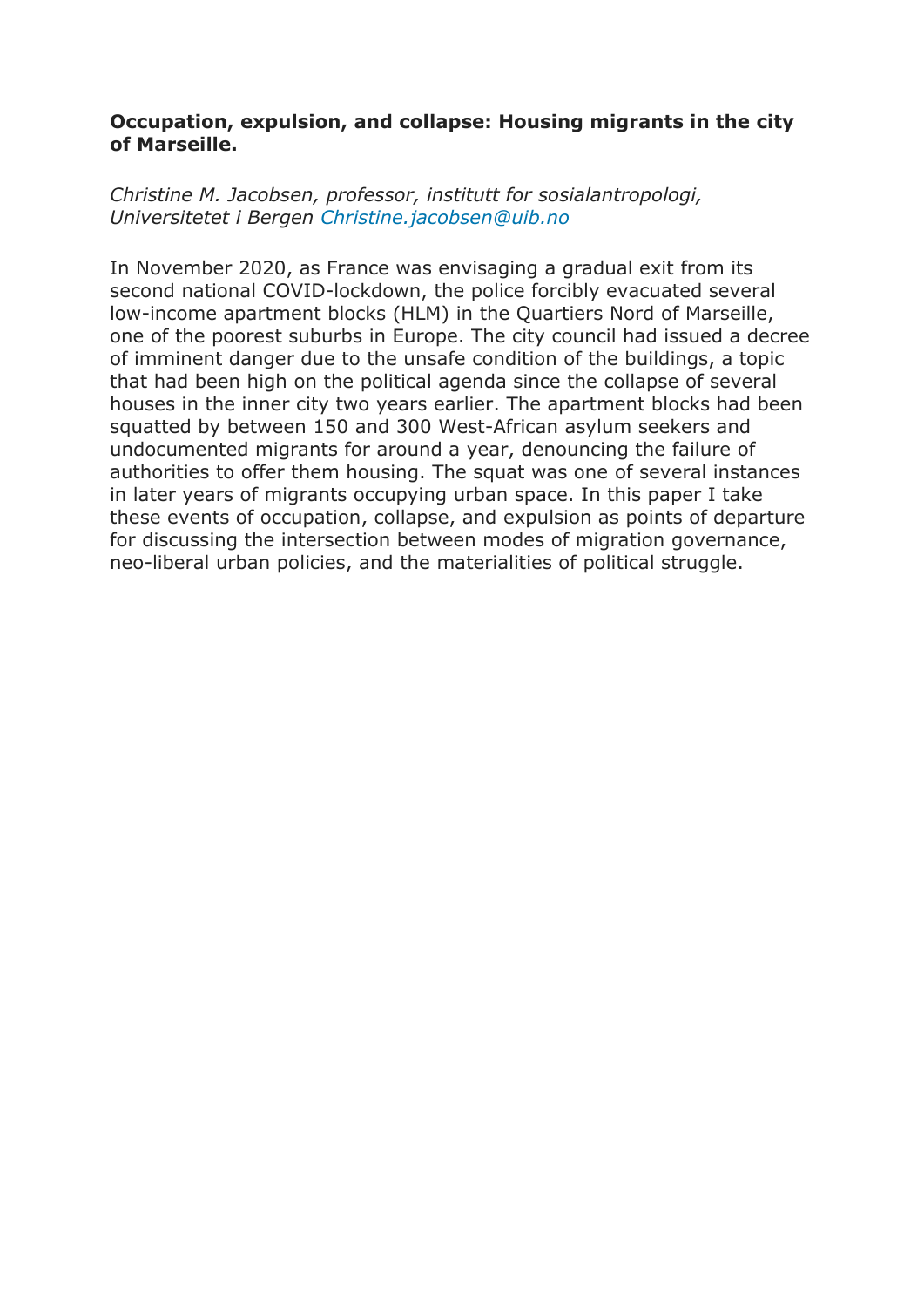### **Eierskap til besvær: Om privatisering av byrom.**

*Trine Olsen Møgster, stipendiat, institutt for bygg- og miljøteknikk, NTNU, [Trine.o.mogster@ntnu.no](mailto:Trine.o.mogster@ntnu.no)*

I mitt bidrag til arbeidsgruppen ønsker jeg å se nærmere på hvor grensene går for eiendomsrettigheter i private by-allmenninger og hva privatiseringen betyr for byutviklingen og for felleskapet. I den norske byutviklingsdiskursen pågår en debatt om hvordan privatisering av byrom kan medføre begrensninger på det demokratiske ytringsrommet. Som Bjerkeseths kategorisering av byromsbruk viser (Bjerkeseth 2021) så er det en tydelig sammenheng mellom eierskapet til byrommet og graden av offentlighet som innbyggerne opplever. Dette er selvfølgelig viktige og kritiske aspekter ved det privateide byrommet. Samtidig mener jeg vi ikke kan forstå hva privatisering av byrom betyr for fellesskapet uten at vi tar inn i analysen finansialiseringen av eiendom og den utvinning av verdier fra kollektivet som dette medfører. Etnografien er hentet fra den pågående byutviklingen på Fornebu, en del av hovedstadsområdet i Norge. Fokus her er først og fremst på eierskap og hvordan eierforhold virker inn i byutviklingen. I presentasjonen skal jeg se nærmere på hva eierskap gjør i konkrete planprosesser og hva det gjør med forvaltningen av felles arealer, byallmenninger eller 'urban commons', nærmere bestemt Fornebu Felles, og Nansenparken. Jeg håper å vise at eierskap, og da særlig det kapitaliserte eierskapet gjør en betydelig forskjell, som kjennetegnes mest av at den har en makt og innflytelse som er ureflektert og uartikulert i samarbeidet mellom kommune, grunneiere, planrådgivere og innbyggere Analysen av byplanutviklingen som pågår på Fornebu vil vise og forsøke å forklare hvordan den norske urbanismen og samfunnsplanleggingen er forankret i et verdensbilde og en etos som er i utakt med transformerende finanskrefter.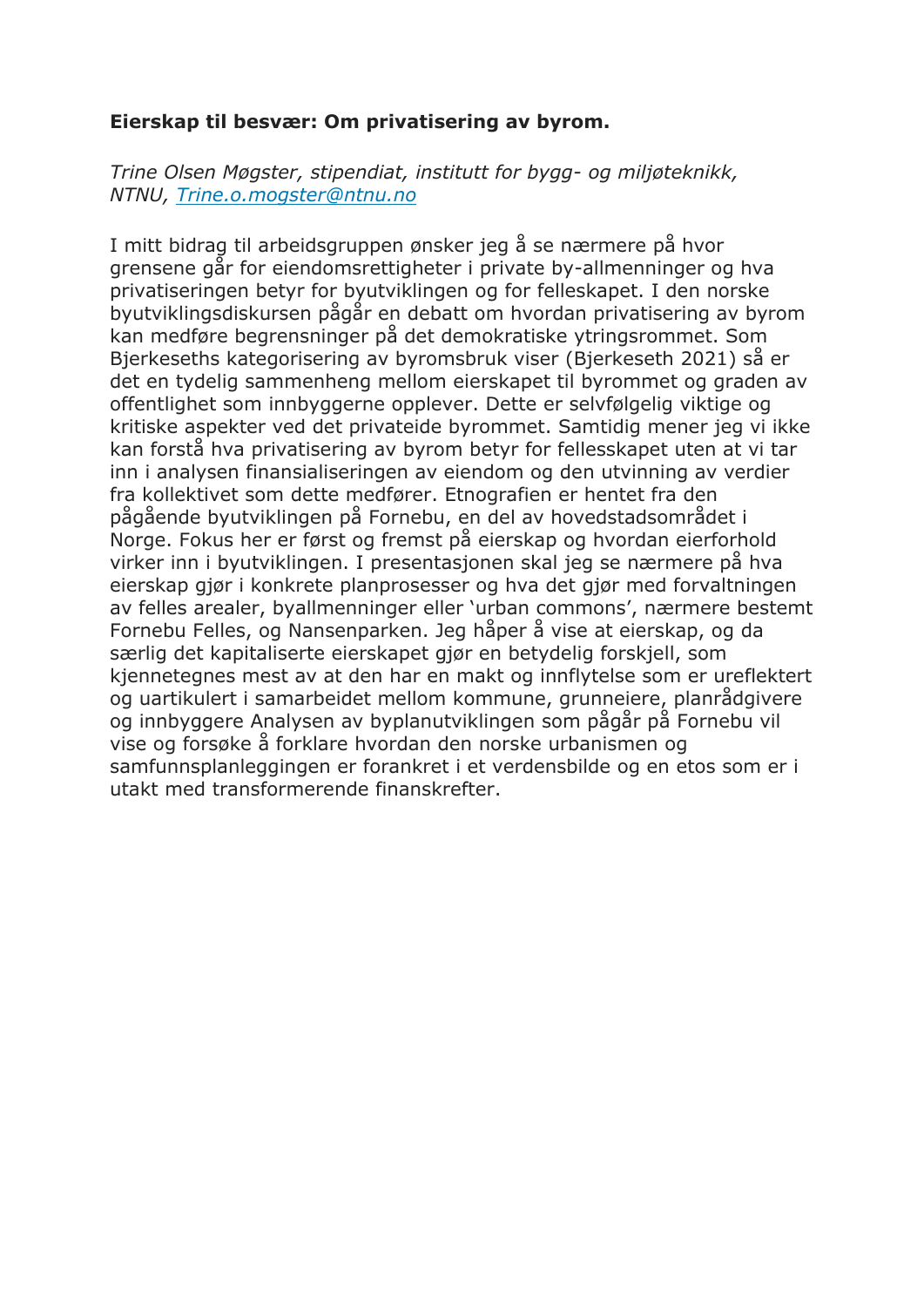### **Electronic Waste Valuation: The art of scavenging and its malcontents in Dar es Salaam city's landscape.**

*Samwel Moses Ntapanta, stipendiat, sosialantropologisk institutt, Universitetet i Oslo, [s.m.ntapanta@sai.uio.no](mailto:s.m.ntapanta@sai.uio.no)*

A Scavenging waste is a critical sector of global south cities. On the one hand, scavenging complement the gap of under-resourced waste collecting and handling institution. Furthermore, on the other hand, it offers employment and steady income to many who are crumbling from the high unemployment rate. How can we understand the art of scavenging methodologically?

Based on 12cmonths of ethnographic fieldwork among informal electronic waste recyclers in Dar es Salaam Tanzania, I want to present walking as a method of understanding value and valuation during waste salvaging. By walking with my interlocutors during their labour, I walked along the trail of value production; things moved, and people moved to generate value. Value is not only produced through labour and exchange; things move from one place where they are valueless to another place where they are valorised to ending up as valuables. Walking enables my interlocutors to connect between different parts of the city, enhances the city's knowledge and materiality essential in the valorisation of e-waste. The connection to the heat, soil, dust and puddles, urban vegetation and concrete, the shadows and thousands of sunray droplets under Neem and Flamboyant trees, the smell of food and rotten garbage, perfumes and sweat, tranquillity and noise, words and gestures, are equally important in the process of valuation.

By exploring Tim Ingold concept *of "becoming knowledgeable,"* I want to argue that e-waste scavenging in the global south cities can be very well understood through walking. Walking not only exposed the ethnographer to physical obstacles, ingenuity, valorisation processes and violence of post-modern consumerism, it also involves experiences from other sensory organs that give unique experiences about the city while observing.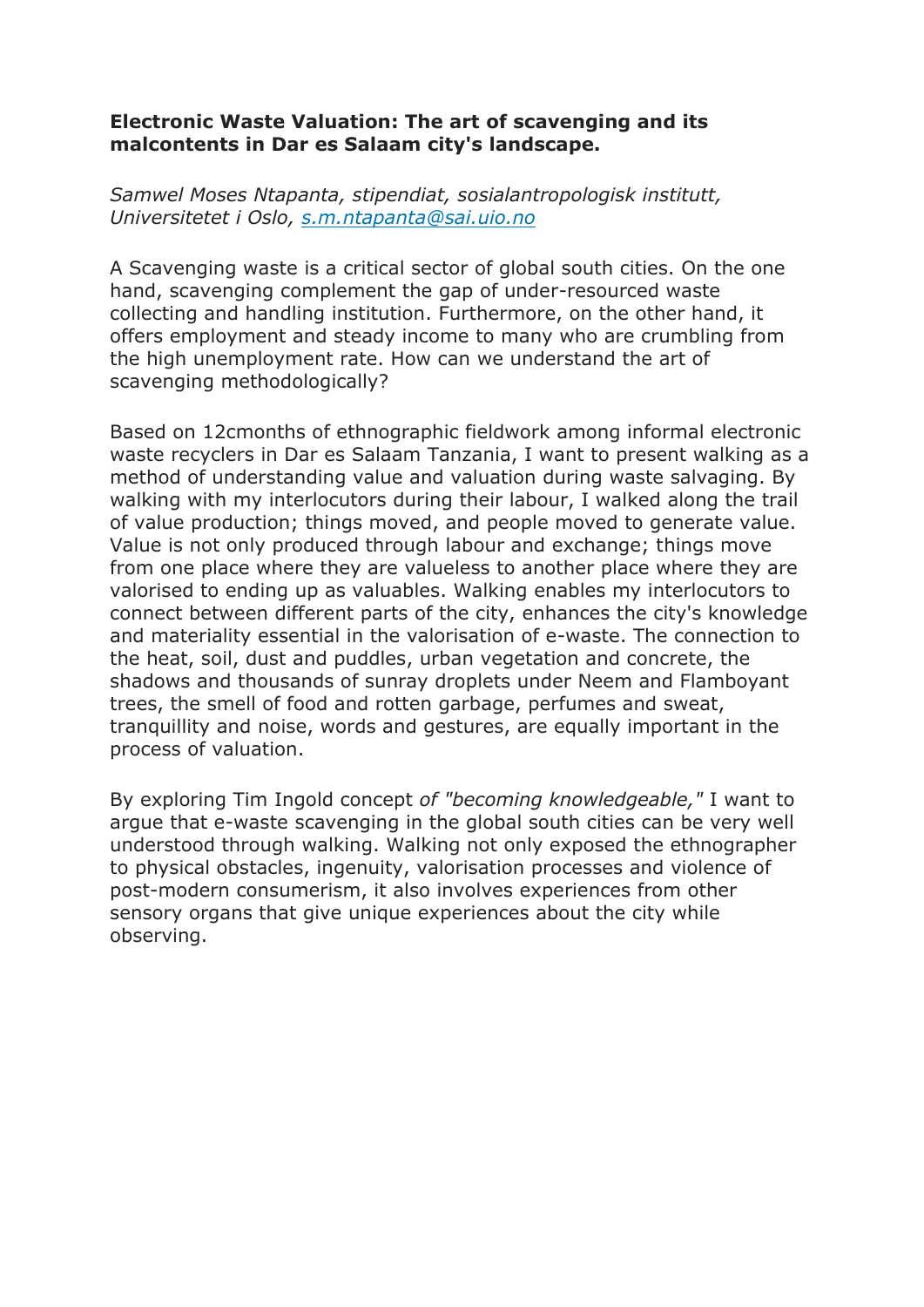## **Walking in the differentiated city of Paris.**

### *Knut Rio, professor, Universitetsmuseet i Bergen [Knut.Rio@uib.no](mailto:Knut.Rio@uib.no)*

A big city such as Paris no doubt presents a challenge to the anthropologist. It is a city of many levels, of social plurality, and vast depths of historicity. These aspects of the city as a differentiated and complex place entail a longer discussion in anthropology. Marilyn Strathern (1991) provocatively suggested that anthropologists have tended to exaggerate when representing the city as a complex system. In contrast to presumably less complex field-sites, we should not take for granted that there is more variety, less coherence, and less order across the big city. She pointed out that such complexity can be fractal; that is, the phenomenon which appears to reveal different scales might be "the same all the way through". Strathern's simple lesson for the study of the big city, then, is to not take complexity for granted but to search for different social scales. What are the breaking points between what kinds of social arenas displayed in the city? I think an important clue for actually finding different scales in the city is to look at public spaces and their role in accommodating different social formations, and also different symbolic regimes. It is of interest to observe that different streets, squares, and greens might feature differently motivated crowds assembling for different symbolic purposes. This is linked to De Certeau's point that when people walk in the city they construct, by their footsteps, the differentiated symbolic reality of the various city spaces as they walk into them and populate them. This approach also requires us to draw our methodological focus away from family life, institutions, factories and shops and towards the spaces in between, towards the public domains of street, squares and parks.